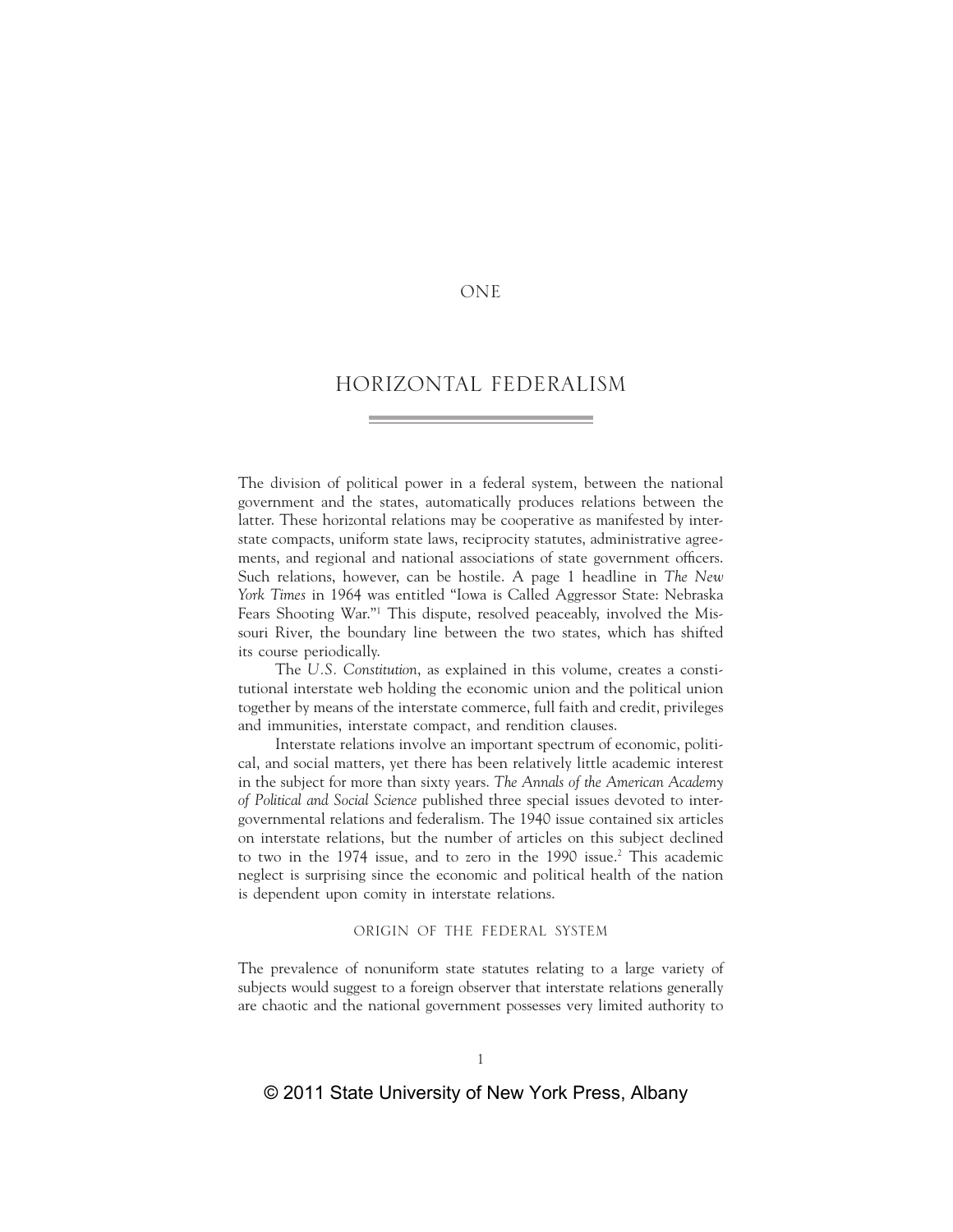create order out of the chaos. The lack of uniformity of policy among states in many regulatory fields, a product of general state sovereignty in these fields, causes serious problems for numerous business firms and individuals as highlighted in subsequent chapters. A brief review of the *Albany Plan of Union of 1754*, *Articles of Confederation and Perpetual Union*, and *U.S. Constitution* relative to the complexities of the sharing of sovereignty by Congress and the states will promote an understanding of current interstate relations.

England and France were rivals for control of North America and fought wars, known as the French and Indian Wars, in the period from 1756 to 1763. English government officers and colonial leaders discussed the need for uniting the colonies prior to the wars. A conference was convened in Albany, New York in June 1954 to examine unification.<sup>3</sup> Representatives of most of the colonies in the north and six Iroquois Nations participated and introduced a plan for a union drafted by Benjamin Franklin. The plan specified that the legislature in each colony would elect delegates to a continental assembly presided over by a royal governor. The plan came to naught as the home government was concerned about controlling such a colonial government and colonial legislatures were not willing to relinquish their control over local matters. Nevertheless, the plan influenced the drafting of the *United States Constitution* at the Philadelphia convention of 1787.

The federal system evolved out of a confederate system. The Declaration of Independence of 1776 made formal a revolutionary war by colonies against the British Crown, which erupted in 1775. The war involved thirteen newly declared independent states and there was no national government. However, there was a Continental Congress, composed of delegates from the states, which provided central direction for the war effort. Congress recognized the need for a national government, but rejected a unitary government because it was too centralized and they had rebelled against such a government. The only existing alternative governance system, exemplified by Switzerland and the United Netherlands, was a confederacy.

The Continental Congress in 1777 drafted the *Articles of Confederation and Perpetual Union* and submitted them to the states for ratification. The articles provided for a league of amity, but would not become effective unless ratified by all thirteen states. The articles were ratified by eight states in 1778 and by four additional states in 1779.

Ratification was delayed for four years by disputes involving title to lands west of the states. The British Crown made grants of land to the west without limit, but these grants were countered by the Mississippi Valley claims of the French Government. Connecticut, for example, claimed what today is Illinois, Indiana, and northern Ohio, and Virginia's claims were more extensive and included most of Illinois, Indiana, and Ohio, and parts of northern Michigan, Minnesota, and Wisconsin. Disputes over boundaries continue to this day and are examined in Chapter 2.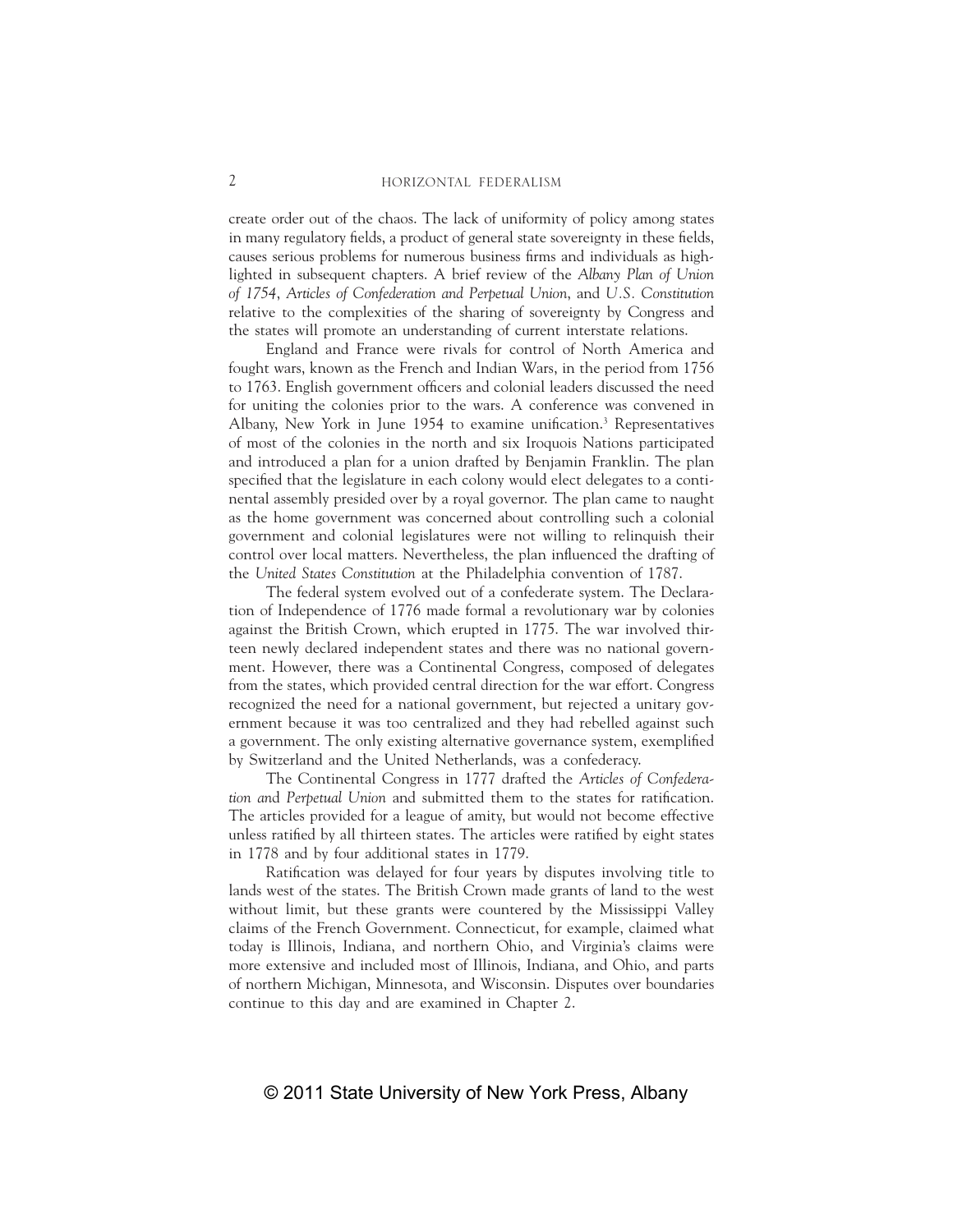To resolve the boundary disputes, the Continental Congress in 1780 proposed the ceding of the lands in question to the national government to be created by the articles to be "disposed of for the common benefit of the United States and be settled and formed into distinct states which shall become members of this Federal Union, . . ."4 The terms federal and confederal were used interchangeably during this time period.<sup>5</sup>

New York and Virginia responded to the proposal in 1781 by ceding the lands they claimed and other states followed suit soon thereafter. The ceding of lands led to speedy ratification of the articles by the thirteenth state, Maryland. The articles interestingly authorized Canada to join the confederation. The Congress, created by the articles, enacted the *Northwest Ordinance of 1787* admitting parts of the Northwest Territories as states when the population of each part reached 50,000 and prohibiting slavery within the new states.<sup>6</sup>

The heart of the new fundamental document was Article II and its stipulation "each state retains its sovereignty, freedom, and independence," and all powers not delegated to the unicameral Congress. Each state was authorized to send two to seven delegates to Congress, but had only one vote.

Congress was authorized to borrow and coin money, declare war, establish a postal system and standards of weights and measures, negotiate treaties with other nations, and regulate relations with the Indian tribes. The word government does not appear in the articles and there was no executive branch and no judicial branch. Article III referred to interstate relations by describing the confederation as "a firm league of friendship with each other."

The lack of two major powers foredoomed the Congress to impotence. The articles did not authorize the Congress to tax or regulate interstate commerce. In consequence, it had to rely for funds upon the willingness of individual states to send funds and was powerless to strike down interstate trade barriers.

Martin Diamond observed, "neither the friends nor the enemies of the Confederation regarded the articles as having created any kind of government at all, weak or otherwise."7 Congress was empowered to appoint a presiding officer, termed President, for a term not exceeding one year during a three-year period, and a committee of the states composed of one delegate from each state. The committee met during the recess of Congress and was granted several powers, including borrowing money, raising an army, building a navy, coining money, declaring war, and so on.

## *Constitutional Convention*

The inadequacy of the articles as an effective governing document for a nation was apparent by 1785 when officers from Maryland and Virginia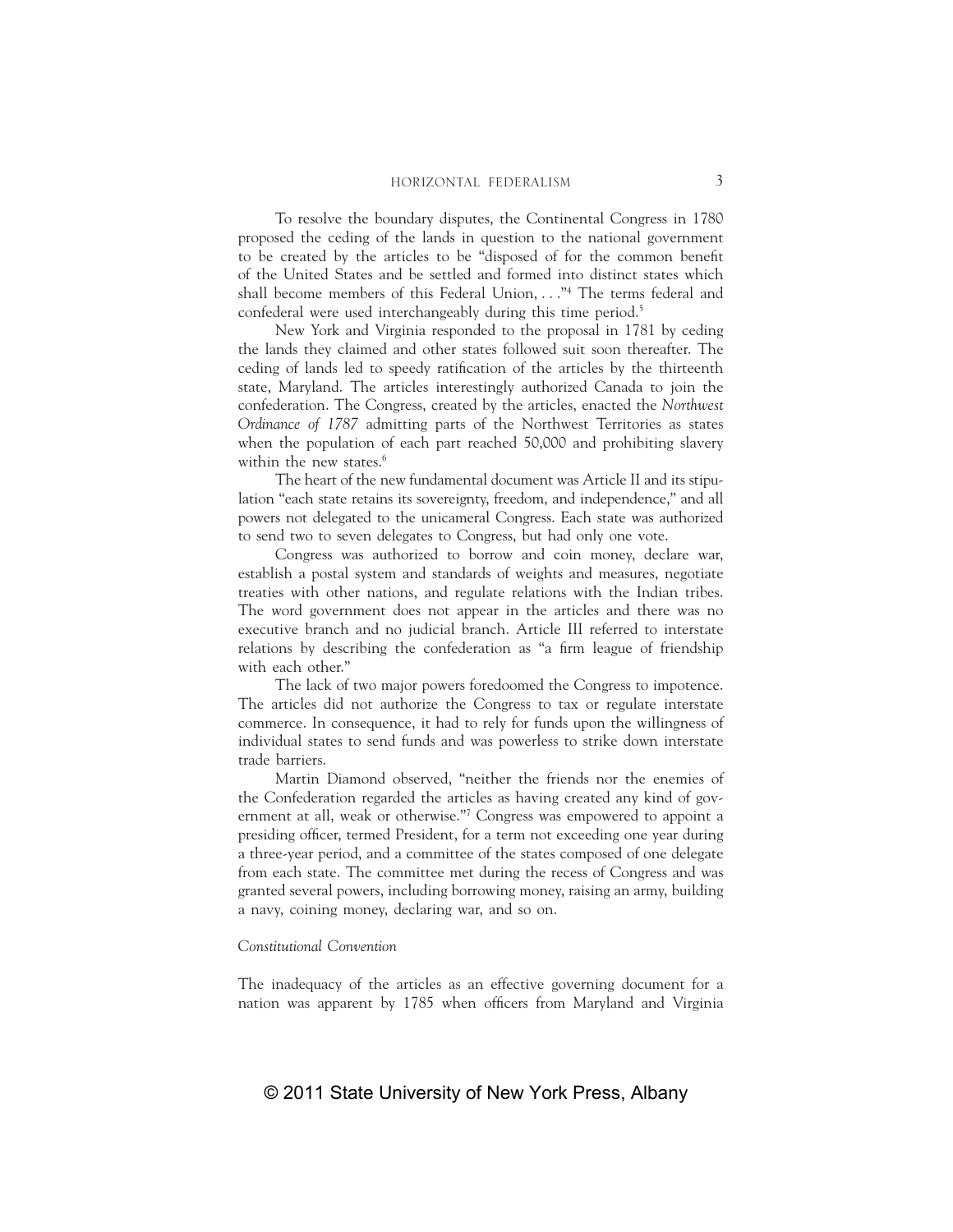reached an agreement relative to navigation and trade on the Potomac River and the Chesapeake Bay. In ratifying the agreement, Virginia proposed extension of the compact to all states and invited them to send delegates to a conference to be held in Annapolis in 1786 to devise a uniform system of commerce and trade.

Nine states appointed delegates to attend the conference, but only the delegates of five states participated in the deliberations. Delegate Alexander Hamilton of New York drafted a resolution, approved by the delegates, memorializing Congress to call a convention to meet in May 1787 in Philadelphia to examine needed revisions in the articles. Congress on February 21, 1787, approved a resolution calling a convention, and all states sent delegates to the convention except the state of Rhode Island and Providence Plantations.

The poor state of interstate relations was a contributing factor to the replacement of the *Articles of Confederation and Perpetual Union* by the *U.S. Constitution*. A number of observers also attributed the decision to replace the articles to the fear the United Kingdom might seek to regain control of its former colonies and the Spanish threat to the southwest.8

Governor Edmund Randolph of Virginia on May 29, 1787, proposed to the convention fifteen resolutions to serve as the basis for a new national government with powers similar to those of the government of the United Kingdom.<sup>9</sup> These resolutions sparked five days of debate relative to whether the articles should be amended or replaced. A decision was made by a vote of six to one to replace the articles. The delegates of five states had not arrived by the time of the vote.

As is well-known, the constitution contains several compromises between the large and small states, northern and southern states, and eastern and western states. The end product was a new system of governance based upon a geographical distribution of political powers between the Congress and the states with each possessing sovereignty relative to its exclusive powers and sharing concurrent powers. Congress was granted enumerated powers, including levying taxes, borrowing money, coining money, establishing post offices and post roads, and raising and supporting armies and a navy, among other powers. The inability of Congress under the articles to prevent states from implementing mercantilistic policies, which brought interstate trade to a nearly complete standstill, was to be rectified by granting Congress broad discretionary powers to regulate interstate commerce, foreign commerce, and trade with the Indian nations.<sup>10</sup> Although Congress has been delegated broad powers to regulate interstate relations, the national legislature to date generally has played a minimalist intervention role with respect to interstate relations, preferring to leave the settlement of controversies to negotiated settlements or the U.S. Supreme Court rather than fashioning a general policy under its powers to preempt state regulatory authority.<sup>11</sup>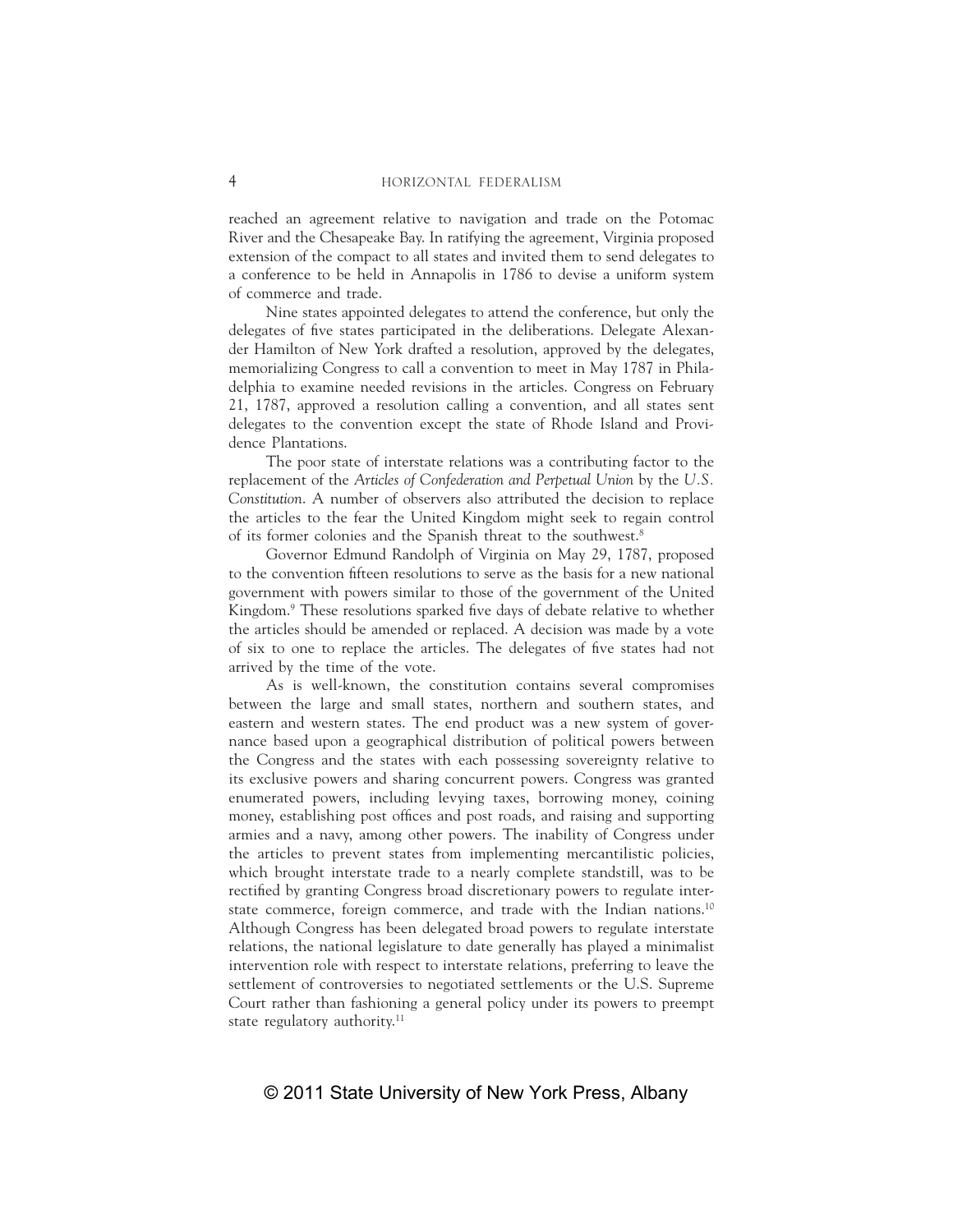All powers not delegated to the Congress and not prohibited to the states are reserved to the states and the people as the *Tenth Amendment* to the *U.S. Constitution* attempts to make clear. These residual or reserved powers are indefinable except in the broadest of terms. The most important power of the states, other than the power to tax, is the police power which enables states to regulate persons and property to protect and promote public convenience, health, morals, safety, and welfare. This power is employed by state legislatures on occasions to create interstate trade barriers. Although an extremely broad power, its use is limited by the interstate commerce clause and the due process of law clause of the *Fourteenth Amendment* to the *U.S. Constitution*.

The reader should recognize that not all powers delegated by the *U.S. Constitution* to Congress are exclusive powers. Unless the fundamental law specifically prohibits states from exercising a power, such as the power to coin money, states are free to utilize concurrent reserved powers to borrow funds, establish courts, and levy taxes. This division and sharing of powers is referred to as dual sovereignty and serves as a basis for the theory of dual federalism.

Several reserved powers, the power to tax is an example, are not subject to preemption by Congress provided they do not create interstate trade barriers. Other powers, such as the power to abate environmental pollution, may be exercised by the states until or unless Congress decides to preempt completely or partially the regulatory powers of the states. The latter on occasion recognize a problem can not be solved on the basis of the full cooperation by sister states and call upon Congress to exercise its power of preemption as illustrated by the *Commercial Motor Vehicle Safety Act of 1986*. 12

## INTERSTATE CONSTITUTIONAL PRINCIPLES

The *U.S. Constitution* contains seven important interstate relations provisions. The drafters of the fundamental document employed general terms without definitions, which necessitate that courts in particular cases determine the applicability of the provisions. The U.S. Supreme Court in resolving constitutional disputes does not define constitutional terms and acts on a case-by-case basis.

The interstate constitutional provisions are designed to perfect the economic union and the political union. Nevertheless, they are not always applicable to newly evolving interstate developments. The Nebraska State Legislature in 2008, for example, enacted a safe haven law to solve the problem of newborn babies who are abandoned (dumpster babies) and might be left in the open by unmarried young mothers. The law covers children to the age of nineteen. In 2008, an Iowa resident abandoned a fourteen-year-old girl in Nebraska, thereby raising a series of legal and public policy questions.13 Subsequently, thirty-six older children, including many ten to seventeen in age,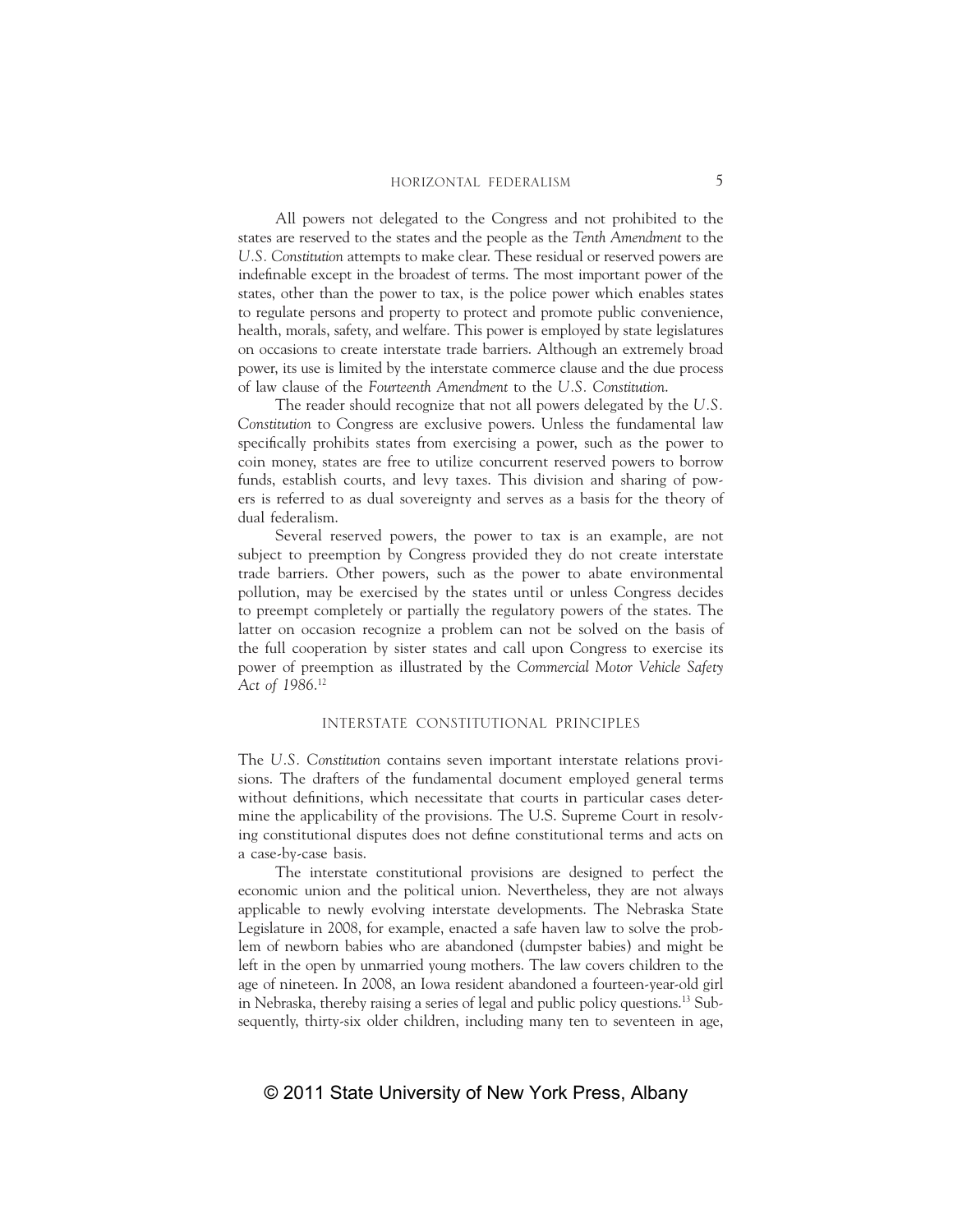## 6 HORIZONTAL FEDERALISM

were dropped off at hospitals.<sup>14</sup> The state legislature on November 21, 2008, amended the law to limit the drop-offs to infants thirty days old or younger. Nebraska could initiate one of three actions relative to the thirty-six older children: assume custody of each child, return the child to her home state, or negotiate to have the Iowa Child Protection Agency assume custody.

### *Legal Equality*

The *U.S. Constitution* establishes a union in which each state is legally equal to every other state. Vermont and Kentucky were admitted to the Union on March 4, 1791, and June 1, 1792, respectively, with no conditions. Vermont specifically was admitted "as a new and entire member of the United States of America."15 In 1796, Congress declared Tennessee to be "one of the United States" which was "on an equal footing with the original states in all respects whatsoever."16 The two newest states, Alaska and Hawaii, possess the same reserved powers guaranteed by the *Tenth Amendment* as any of the original thirteen states. The only distinction the fundamental law makes among states is the number of representatives in the U.S. House of Representatives and the number of presidential and vice presidential electors, a distinction based upon population.

Congress occasionally imposed on a territory, seeking admission as a state to the Union, conditions with which it must comply prior to admission. Conditions pertaining to federal property in the new state or grants of land or money to the state to be used for specific purposes are enforceable judicially.<sup>17</sup>

A condition prohibiting a newly admitted state from making a change in its government or internal organization maybe ignored. The Oklahoma Territory, for example, was required to establish Guthrie as the capitol as a condition of admission to the Union. Subsequent to admission, the state legislature moved the capitol to Oklahoma City and the legislature's authority to move the capitol was upheld by the U.S. Supreme Court in 1911 which opined:

"This Union" was and is a union of states, equal in power, dignity, and authority, each competent to exert that residuum of sovereignty not delegated to the United States by the Constitution itself. To maintain otherwise would be to say that the Union, through the power of Congress to admit new states, might come to be a union of states unequal in power, as including states whose powers were restricted only by the Constitution, with others whose powers had been further restricted by an act of Congress accepted as a condition of admission.18

This statement underlies the judicial equal footing doctrine.

# © 2011 State University of New York Press, Albany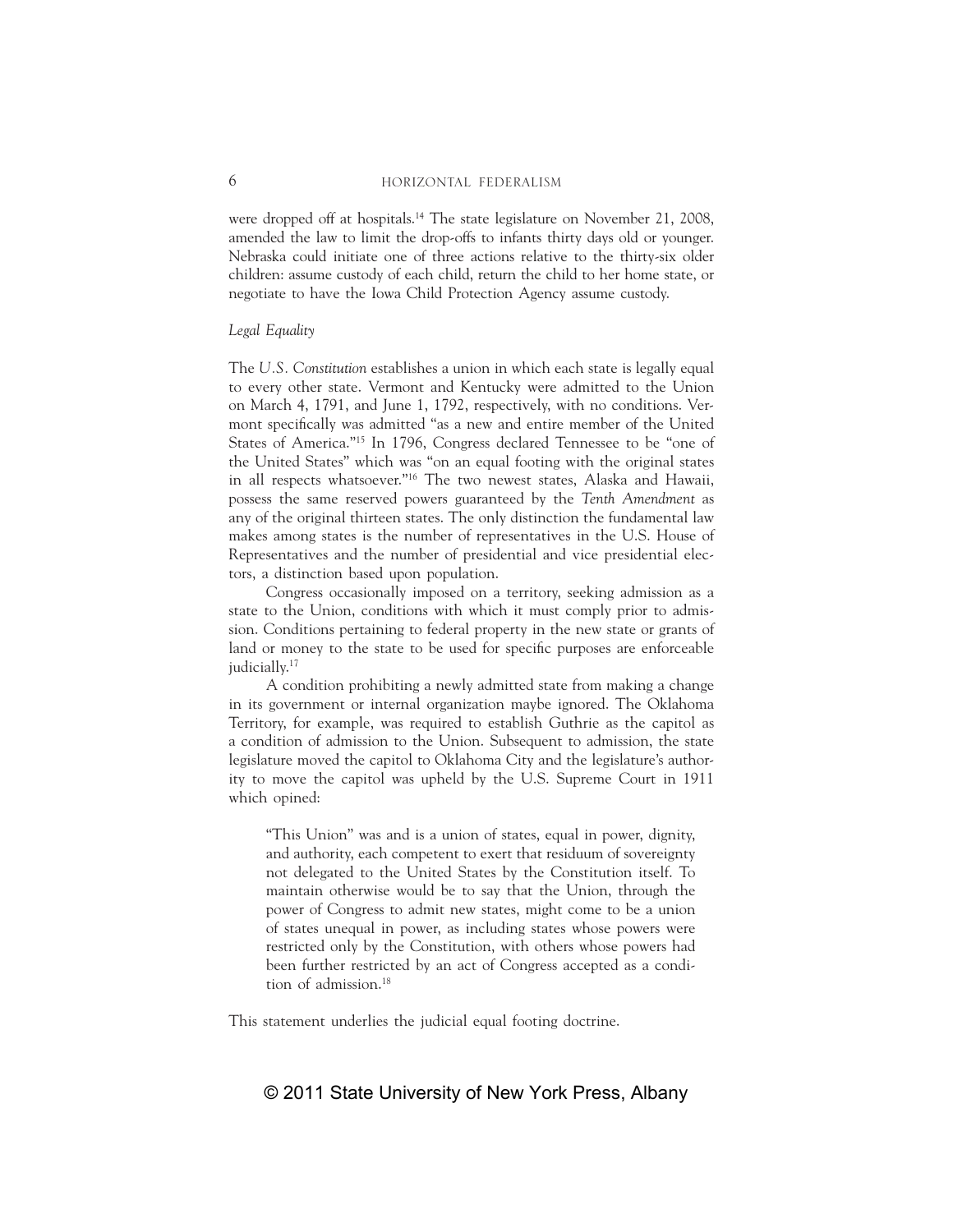## *Interstate Suits*

Several delegates argued at the constitutional convention there was no need for a national judiciary since state courts were capable of adjudicating national as well as state controversies. Proponents of a national judiciary maintained reliance upon state courts might result in the issuance of different interpretations of the same constitutional or congressional statutory provision, thereby promoting national disunity.

Experience with interstate disputes under the *Articles of Confederation and Perpetual Union* convinced the drafters of the *U.S. Constitution* that a judicial forum for settling such disputes must be established. Section 1 of Article III of the fundamental law established the U.S. Supreme Court and section 2 grants it jurisdiction "in law and equity" over all "controversies between two or more states; . . ."19 Section 1 also authorizes Congress to establish courts inferior to the Supreme Court. As explained in Chapter 2, the court uses its discretionary authority when deciding whether to invoke its original jurisdiction over an interstate dispute when requested by a state which is a party to the dispute.

The drafters of the basic law assumed no state could be sued by a private citizen without its consent since the *English Common Law* provided the king (state) can do no wrong and hence there are no grounds for a suit. The U.S. Supreme Court in 1793, however, interpreted section 2 of Article III of the *U.S. Constitu*tion as permitting a citizen of South Carolina to sue Georgia even though this citizen could not sue his own state.<sup>20</sup> This decision generated pressure by the states on the Congress to propose the *Eleventh Amendment*, prohibiting such suits, which was quickly ratified by three-fourths of the state legislatures and became effective in 1795.

The Supreme Court plays a crucial role in interstate relations because of its constitutional responsibility to adjudicate interstate controversies and interpret the *U.S. Constitution* and statutes. Chapter 2 explains the exercise of the court's original jurisdiction when one state seeks to sue another state, Chapters 3 and 4 analyze the court's role relative to full faith and credit guarantees and privileges and immunities guarantees, and Chapters 7 and 9 highlight the court's actions to strike down interstate trade barriers and exportation of taxes by a state.

# *Interstate Compacts*

An interstate compact is a valuable mechanism for promoting interstate cooperation or centralizing certain powers on a regional basis for purposes of provision of services, construction and operation of physical facilities, such as bridges and tunnels, and for regional or nationwide regulation. Article VI of the *Articles of Confederation and Perpetual Union* authorized states to

# © 2011 State University of New York Press, Albany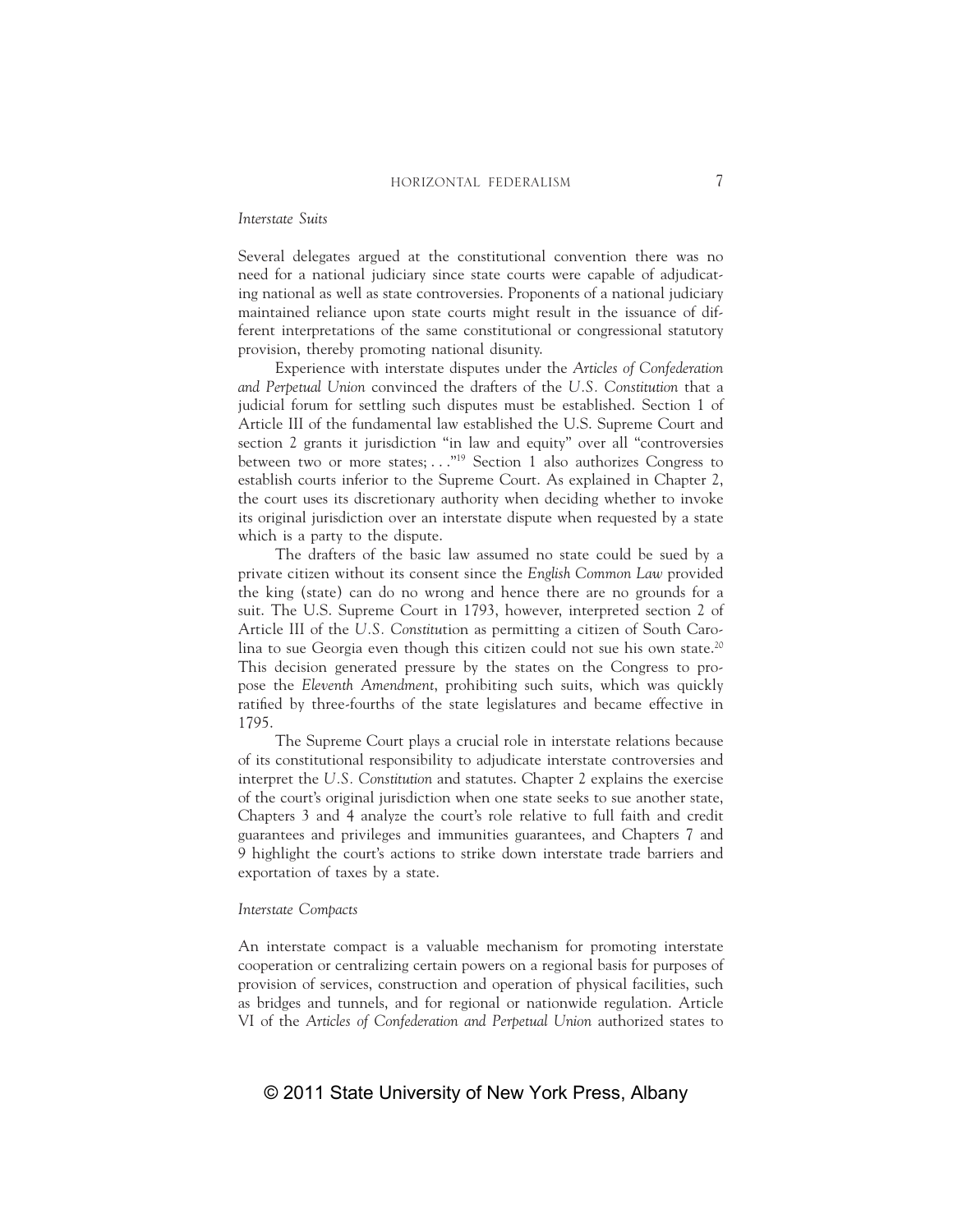enter "into any treaty, confederation, or alliance" provided Congress gave its consent. The 1785 interstate compact between Maryland and Virginia, governing use of the Potomac River and Chesapeake Bay, was one of the several compacts approved by Congress under the articles and remains in effect in the twenty-first century in a modified form.

Section 10 of Article I of the *U.S. Constitution* contains a similar provision because its drafters recognized the desirability of interstate cooperation and the possibility compacts could disrupt the economic union and the political union. Hence, a compact does not become effective if Congress refuses to grant formal consent. Chapter 3 explains the U.S. Supreme Court opined not all compacts require formal congressional consent to become effective. Furthermore, there is no constitutional restriction upon the authority of a state to conduct its relations with other states on the basis of reciprocity or for administrative officers of sister states to enter into cooperative agreements.

## *Full Faith and Credit*

To what extent must one state observe the statutes, judicial proceedings, and records of other states? Although no national governance document existed until the *Articles of Confederation and Perpetual Union* became effective in 1781, the Continental Congress in 1777 approved a resolution providing each state should grant full faith and credit to the statutes, judicial proceedings, and records of other states. The resolution subsequently was incorporated into the articles and into the *U.S. Constitution*.

The full faith and credit principle, incorporated in section 1 of Article IV, is designed to establish a national legal system to promote interstate intercourse and national unity. Unfortunately, full faith and credit is not always extended by individual states to citizens who move to their states, thereby creating jurisdictional disputes, and the clause generally has been ineffective in guaranteeing all child support obligors make complete and timely payments to the custodial parent residing in another state. The complexities of the full faith and credit clause are examined in detail in Chapter 4.

## *Privileges and Immunities*

The framers of the *U.S. Constitution* sought to establish interstate citizenship by including in section 2 of Article IV a guarantee "the citizens of each state shall be entitled to all privileges and immunities of citizens of the several states." The constitution does not define the terms privileges and immunities, but the U.S. Supreme Court over the decades has struck down as violative of the guarantee state laws advantaging their citizens over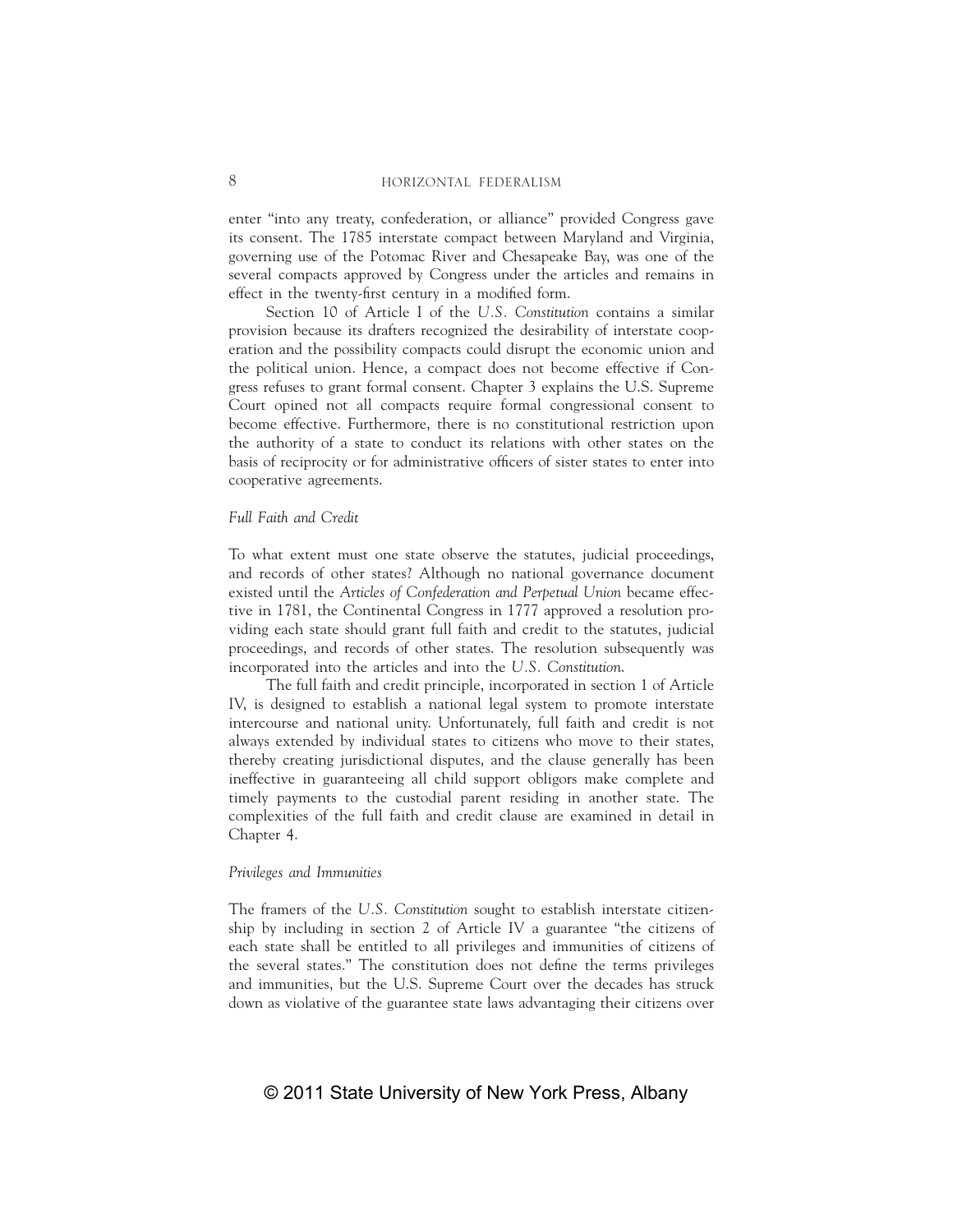# HORIZONTAL FEDERALISM 9

citizens of sister states. Nevertheless, the court excluded certain beneficial services and political privileges from the protection of the clause. Chapter 5 explores this guarantee in detail and notes the *Fourteenth Amendment* to the *U.S. Constitution* also contains a guarantee of privileges and immunities.

### *Interstate Rendition*

Interstate rendition involves a process similar to the one established by extradition treaties between nations providing for the return of a fugitive from justice from the asylum nation to the requesting nation. Section 2 of Article IV of the *U.S. Constitution* incorporates a rendition provision nearly identical to the rendition provision in the *Articles of Confederation and Perpetual Union*. In contrast to nations which can not be forced to return a fugitive from justice to the requesting nation, the governor of a state must return a fugitive provided the fugitive fled from the requesting state and proper procedures are followed. Rendition is the subject of Chapter 6.

# *Internal Free Trade*

The mercantilistic actions of individual states between 1781 and 1787 convinced the drafters of the *U.S. Constitution* that Congress must be granted authority to regulate commerce among the several states, and such authority was included in section 8 of Article I. Furthermore, section 10 of Article I forbids states to levy import or export duties except to finance their inspection activities with any surplus dedicated to the U.S. Treasury or to "lay any duty of tonnage."

To prevent discrimination against individual states and to promote internal free trade, section 9 of Article I forbids Congress to give preference "to the ports of one State over those of another nor shall vessels bound to, or from, one state, be obliged to enter, clear, or pay duties in another." Chapter 7 explores states' use of their police, license, proprietary, and tax powers to create interstate trade barriers, and the methods by which the barriers may be removed.

The interstate commerce clause clashes relatively often with the broad police power of the states to regulate in order to promote public health, convenience, safety, morals, and welfare, leading to court challenges of state statutes and administrative regulations. In general, as described in greater detail in subsequent chapters, courts give broad scope to Congress' interstate commerce power.

The court's dormant interstate commerce doctrine, positing a state action violating the unexercised commerce power is invalid, is employed often by companies and individuals challenging a state action. Such challenges are not always successful. The U.S. Supreme Court in 2008, for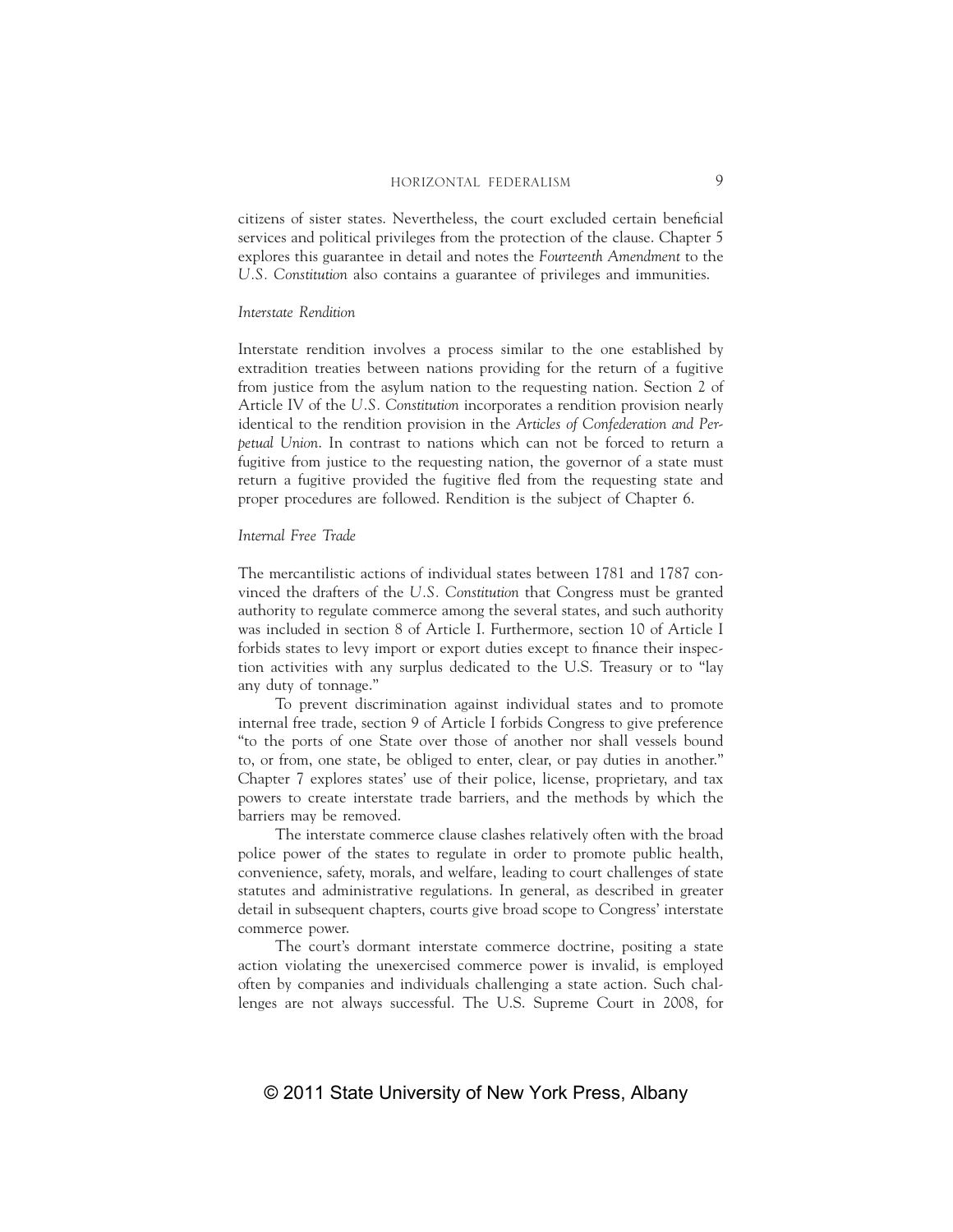example, rejected a taxpayers' class action seeking a declaratory judgment that the Commonwealth of Kentucky's income tax provision exempting interest on bonds issued by the commonwealth or its subdivisions from the state income tax and taxing such interest income on bonds issued by sister states and their political subdivisions violated the dormant interstate commerce clause. The court opined the market-participant exception to the clause is applicable to states that go beyond regulation and participate in the market by exercising their right to favor their residents over residents of sister states.21

Of particular importance in terms of generating recent interstate disputes are attempts by individual states to export their taxes to business firms and residents of sister states, and to require mail order firms to collect the use tax imposed by their states in conjunction with the sales tax. Severance taxes on minerals exported to other states generated interstate controversies and are examined in Chapter 9. States also engaged in competition to attract industrial firms by offering tax abatements, grants, and loans as inducements to firms. This competition at times results in poor interstate relations as explained in Chapter 8.

The lack of uniform trade policies in many regulatory areas places burdens upon multistate and multinational business firms. These burdens can be removed through reciprocity, interstate or federal-interstate compacts, congressional preemption of state regulatory authority, and congressional employment of crossover sanctions and tax credits to promote national uniformity, subjects explored in Chapters 7 and 9.

# INDIAN NATIONS

A federal system is described aptly as an *Imperium in Imperio*; i.e., an empire within an empire. As noted, the U.S. Government is sovereign relative to its constitutionally delegated powers and each state is sovereign relative to its reserved regulatory powers that are not subject to congressional preemption. The system of governance within a state with federally recognized Indian tribes also can be described as an *Imperium in Imperio* since each tribe has sovereignty over its respective reservation as provided by the treaty entered into by the U.S. Government with the tribe. In consequence, a state lacks sovereignty over an Indian reservation.

To what extent can an Indian tribe decide the benefits of tribe membership without supervision by the U.S. Government? The U.S. Supreme Court in 1978 in *Santa Clara Pueblo v. Martinez* rejected an equal protection of the laws challenge by ruling a tribe possesses sovereign immunity and only a tribal court could decide the issue.<sup>22</sup>

Various treaties exempt Native Americans residing on reservations from payment of state and local government taxes and fees, and also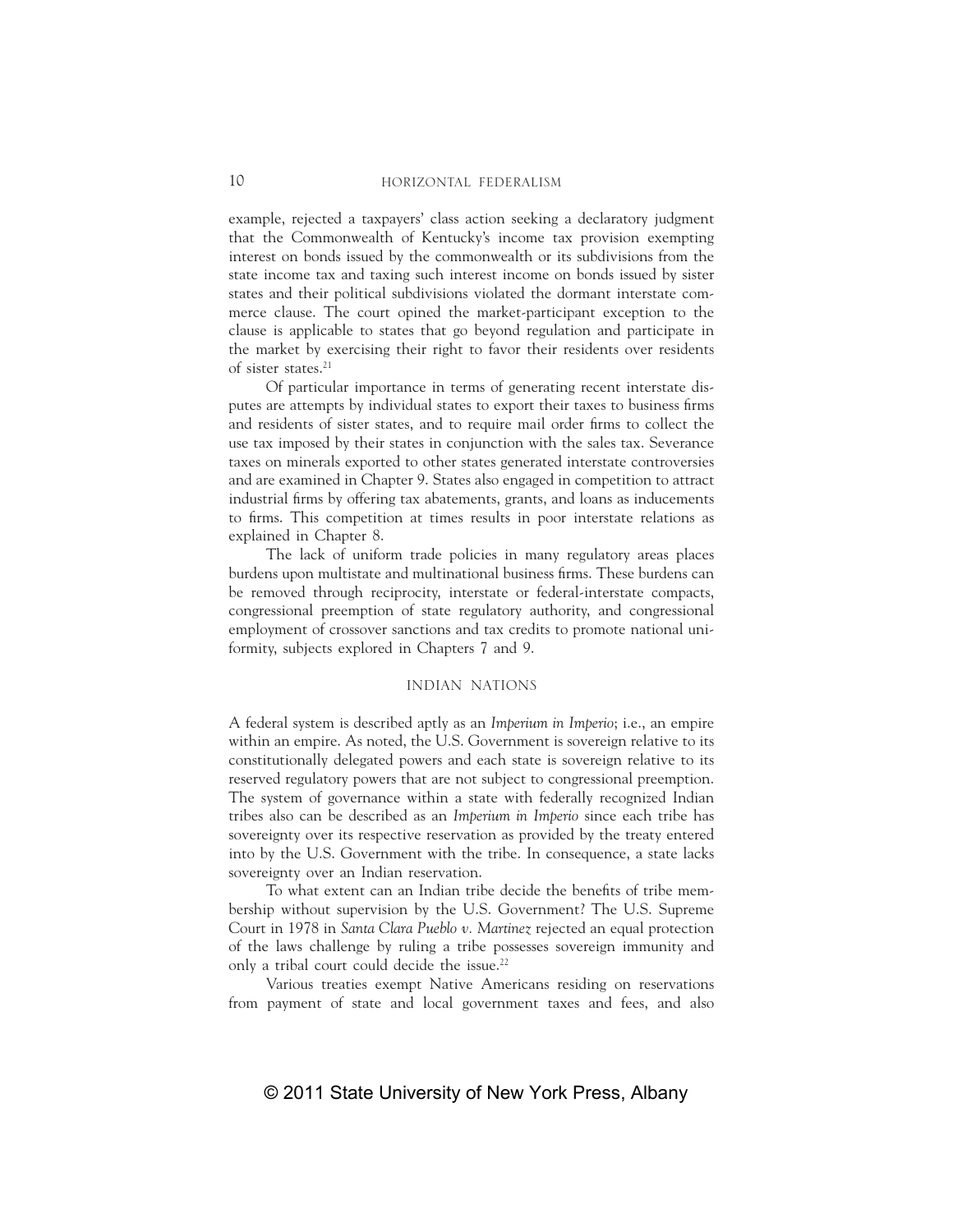may exempt the Native Americans from state licensing requirements. As explained in Chapter 9, sales of alcohol, motor fuels, and tobacco products to non-Indians on reservations have triggered disputes with state governments concerned with the loss of state excise tax revenues.

Approximately 53 million acres of land are held in trust by the United States for Indian tribes with the Navajo reservation occupying nearly 16 million acres of land in Arizona, New Mexico, and Utah. The United States in 1778 entered into its first treaty with an Indian tribe—the Delawares. The U.S. Constitution, ratified in 1788, delegates authority to Congress "to regulate commerce . . . with the Indian tribes; . . ." Congress in 1790 enacted the first statute pertaining to Indian tribes and the U.S. Supreme Court in 1832 in *Worcester v. Georgia* started to clarity the legal status of the relationships between the United States, states, and Indian tribes under the *U.S. Constitution* and treaties entered into by the U.S. Government with various Indian tribes.<sup>23</sup> The court in this case opined Congress possesses exclusive power to regulate commerce with the Indian tribes and states lack authority in Indian country unless delegated authority by Congress.

Relations between a state and Indian reservations remain ill-defined in the twenty-first century with a growing number of controversies brought to the courts for resolution. Increasingly, tribes are seeking federal recognition that would grant them sovereignty over certain matters which currently are subject to the jurisdiction of the state government.<sup>24</sup> The attempts to gain federal recognition have been stimulated by the *Indian Gaming Regulatory Act of 1988* which has resulted in tribes signing 332 tribe-state compacts relating to gambling on reservations as of 2009.25

## *Gambling on Reservations*

The National Association of Attorneys General (NAAG) at its 1985 annual meeting approved a resolution calling upon Congress to authorize states to regulate gambling on Indian reservations. Congress responded by enacting the *Indian Gaming Regulatory Act of 1988* classifying gaming as Class I, II, and III. Class I includes social games conducted for prizes of minimal value that are engaged in as part of tribal celebrations and ceremonies. Class II consists of games of chance, such as bingo and lotto, which are regulated by tribal governments with oversight by the National Indian Gaming Commission, a U.S. government agency. Class III games are regulated jointly by tribal governments and the concerned state government under provisions of a state-tribal agreement.

The 1988 act does not mandate that a state must permit tribal governments to conduct a specific game, but authorizes a tribal government to engage in the same types of gaming activities as the ones conducted by other organizations in the state. The act authorizes the governor of a state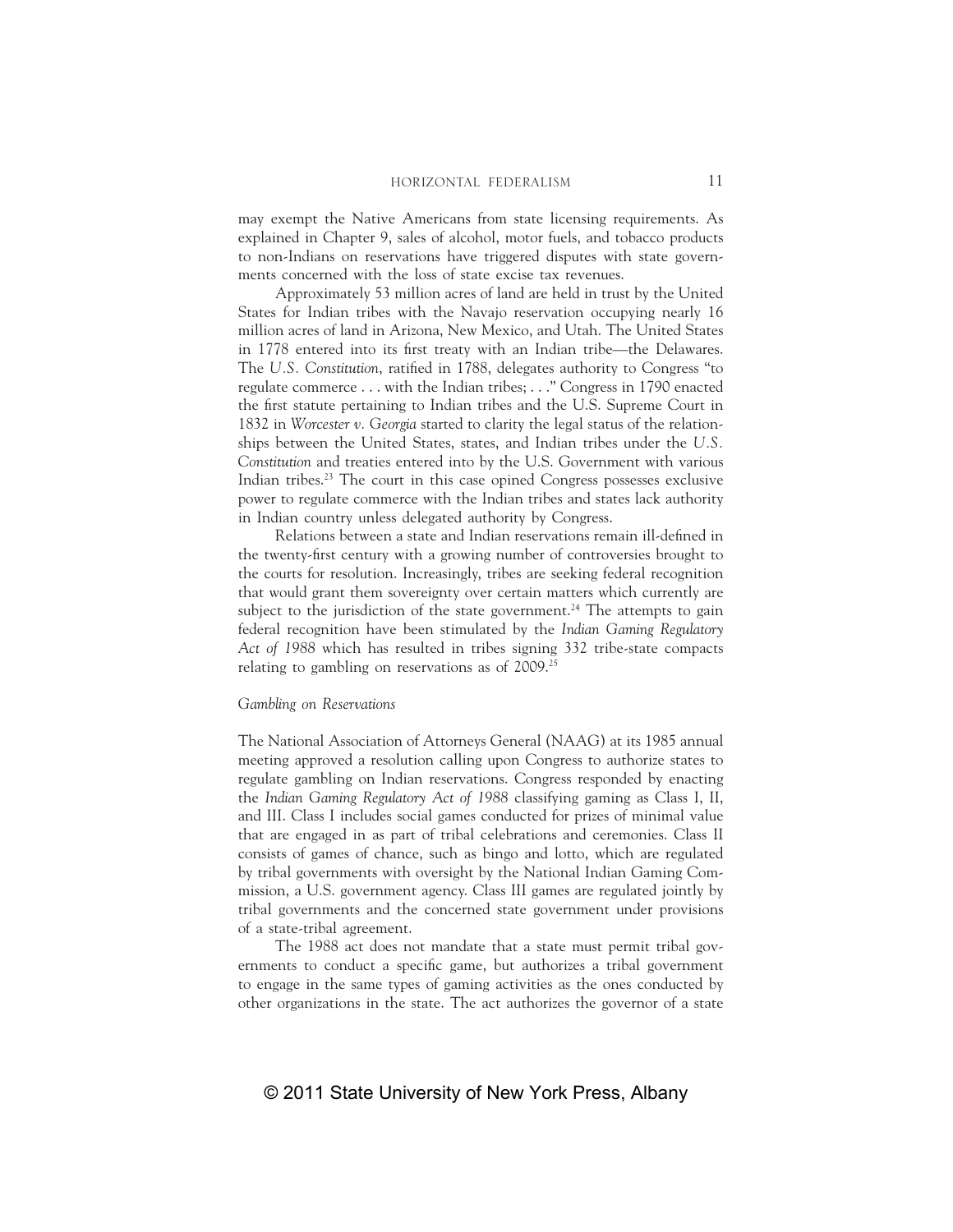to enter into a compact with an Indian tribe. The Kansas Supreme Court in 1992, however, held the governor lacks authority to bind the state to a compact under the *Indian Gaming Regulatory A*ct.26

The 1988 act allows a tribe to operate a casino outside its reservation provided the U.S. secretary of the interior and the governor of the concerned state approve. The Seneca Indian Nation tribe operates casinos in Buffalo, Niagara Falls, and Salamanca in the western part of the state under a state-tribal compact signed by Governor Mario M. Cuomo in 1990 known as the Salamanca settlement.

The value of such a contract to an Indian tribe is illustrated by the Oneida Indian Nation in 1995 offering to share slot machine gaming profits with New York if Governor George E. Pataki will sign a compact with the nation allowing it to operate a casino in Monticello which is 90 miles north of New York City and 100 miles south of the Nation's reservation.<sup>27</sup> The governor, anxious to increase state revenues, signed such a state-tribal compact in 2001 allowing the Seneca Indian nation to construct and operate up to three casinos outside the reservation in their ancestral region, and any Indian tribe to construct and operate up to three casinos in the Catskill Mountains.28 The casinos had not been constructed by 2009 because the U.S. Secretary of the Interior during the administration of President George W. Bush refused to allow tribes to operate casinos off reservation lands.

## *State-Indian Disputes*

The loss of tax revenue resulting from sales on Indian reservations where state and local government sales taxes are inapplicable is a perennial cause of concern to state and local governments and U.S. courts often are called upon to resolve disputes. The U.S. Supreme Court in 1993, for example, opined Oklahoma could not levy income taxes or motor vehicles taxes on tribal members who live in "Indian country."29 The latter includes reservations, dependent Indian communities, and Indian allotments.<sup>30</sup> In 1995, the court opined Oklahoma may not tax motor fuels sold by the Chickasaw Nation in Indian country, but may tax the income of all persons, Indians and non-Indians, residing outside Indian country.<sup>31</sup>

Writing in *The National Law Journal*, Robert N. Clinton maintained the purpose of the Indian commerce clause is to prevent state government encroachment on the authority of Congress to regulate Indian affairs and criticized the U.S. Supreme Court for ruling "a state in many contexts possesses inherent power to tax and regulate non-member activities in Indian country without congressional delegation of authority."32 States, of course, disagree with Clinton's contention and argue they have authority to tax sales to non-members on Indian reservations.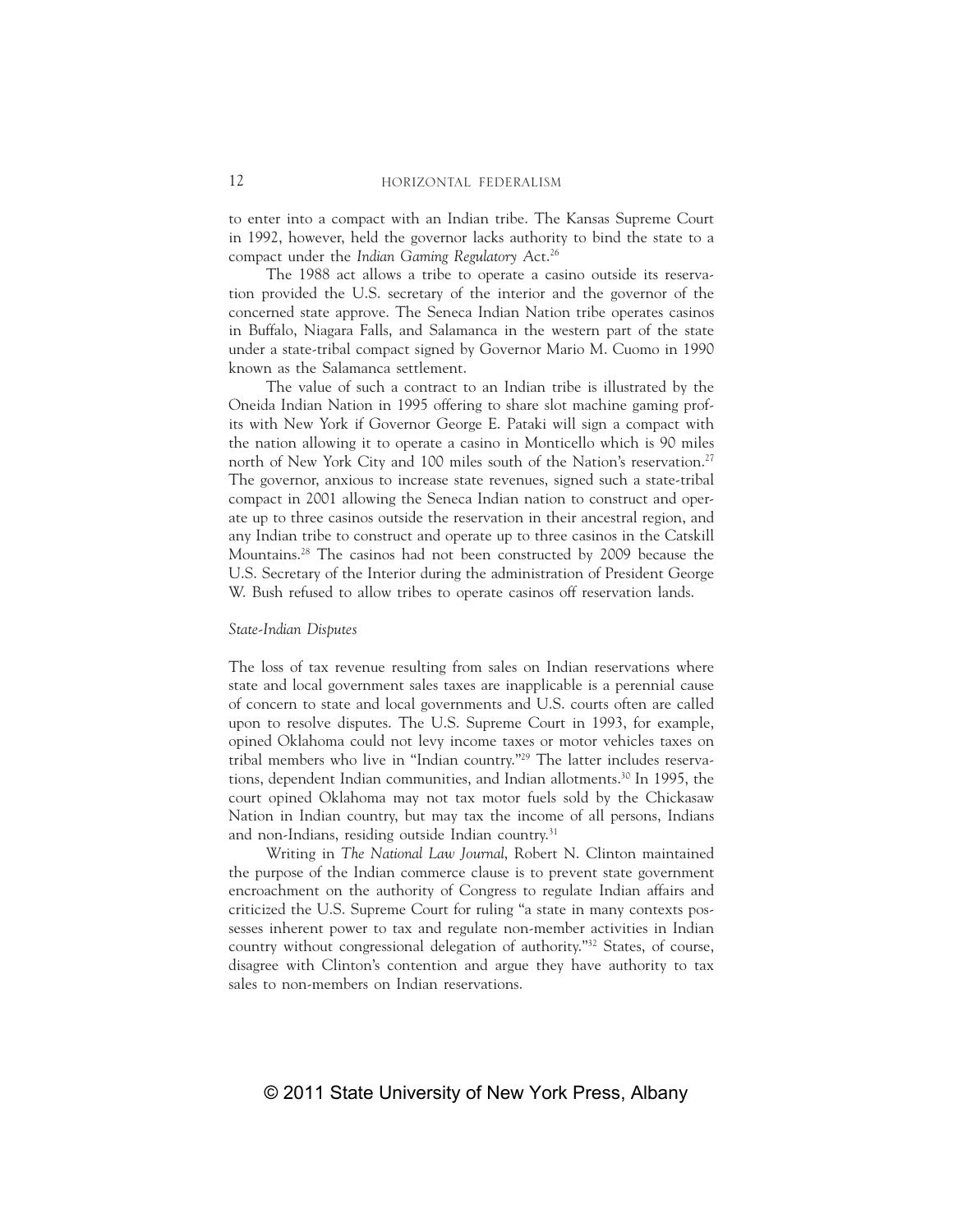Many Indian reservations are located in the arid west and disputes arise between Indian tribes, the U.S. Government, and states relative to river water apportionment. In 1908, the U.S. Supreme Court ruled in *Winters v. United States* that when Congress established Indian reservations it reserved water for them.<sup>33</sup> This ruling conflicts with the water laws of states. After years of litigation, the federal government decided to employ negotiations to end water disputes in places of litigation. Daniel McCool studied the results of the negotiations and concluded:

- 1. Negotiations may or may not be as time-consuming as litigation; in most cases it has proven to be a complicated process that can take years to bear fruit.
- 2. The settlements are often quite expensive. In some cases, they are more costly than a litigated settlement. . . .
- 3. Many settlements have failed to achieve finality and certainty.
- 4. Negotiations, like litigation, are risky and may result in unexpected negative outcomes.
- 5. Negotiation does offer the potential for substantive, flexible agreements that can be tailored to specific situations.
- 6. Negotiation is, by nearly all accounts, more humane. Indian-Anglo relations have long been fraught with high-intensity conflict; any process that can help alleviate that hostility while still maintaining respect for each party's interests is an achievement.34

Available evidence suggests states with Indian reservations will continue to have disputes with tribes relative to the sales of tax exempt products on reservations to non-Indians as explained in Chapter 9, and arid states will experience difficulties in resolving conflicts over water rights with Indian tribes.

## INTERSTATE DYNAMICS

The nature of interstate relations has changed dramatically over the decades. There was little interstate cooperation during the early decades of the economic union and the political union, in part because of the relative lack of need for such cooperation. Disputes between states were more common and typically involved boundary issues generated by imprecise colonial land grants. The rapid development of new means of transportation and communications, in conjunction with increasing industrial development and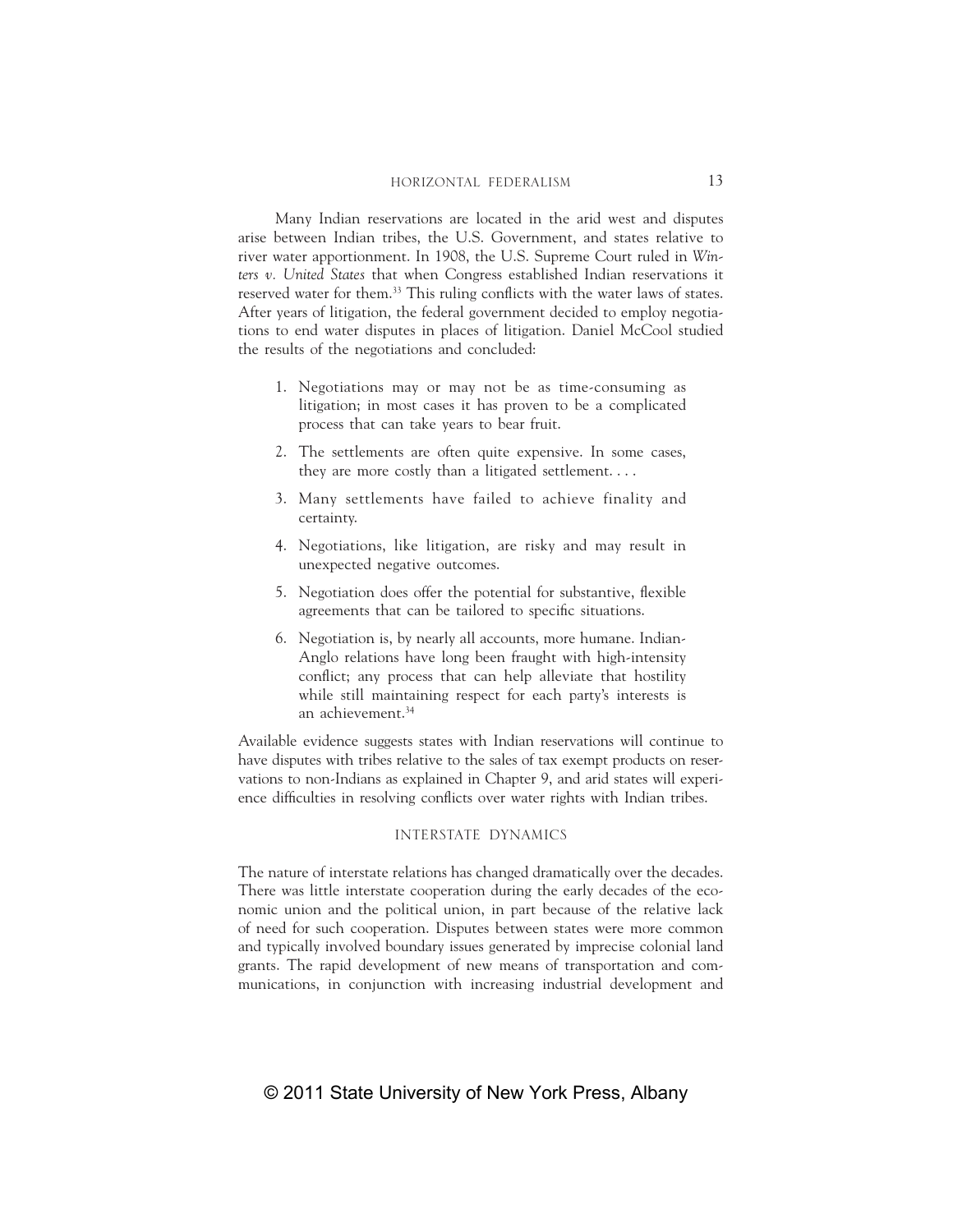urbanization during the post-Civil War period, increased the need for uniform or parallel state statutes and interstate cooperation, but also produced more disputes between sister states.

The drafters of the *U.S. Constitution* foresaw the need for cooperation by sister states and authorized them to enter into compacts with each other provided Congress grants its consent. Nevertheless, the compact device was little used until the twentieth century and no interstate development or regulatory agency was created by a compact until the third decade of the twentieth century as explained in Chapter 3.

The nature of interstate problems in the U.S. federal system today is complex and diverse. States often discover it is in their respective interest to work cooperatively to solve a common problem. In 1994, for example, it was discovered that 425 residents of Newark, New Jersey, who were collecting welfare payments in Newark, also were collecting welfare payments in nearby New York City.35 This revelation induced Governor Mario M. Cuomo of New York on March 6, 1994, to write to Governor Christine M. Whitman of New Jersey to inform her that the New York State commissioner of social services would contact his counterpart in New Jersey and other border states to examine methods of preventing individuals from welfare double-dipping. New York State also exchanges computer tapes of welfare benefit recipients with Connecticut, District of Columbia, Florida, New Jersey, Pennsylvania, Vermont, and Virginia.36

It is apparent individual state boundaries do not encompass completely a number of important problems and states have broad powers whose exercise can have major extraterritorial repercussions. These facts over the years have led to numerous proposals to reduce the number of states by forming larger regional states with a geographical scale sufficient to permit each state to solve most problems internally.

Proposals to establish such states have an attractive rational basis, but unfortunately are politically naive. It is unrealistic to suggest replacement of existing states since the *U.S. Constitution* guarantees the territorial integrity of each state and such replacement would require either a constitutional amendment or the consent of the Congress and each concerned state.<sup>37</sup>

Chapters 2 through 10 describe and analyze in detail the constitutional rules governing relations between two or more states; treatment of sojourners by a state; extraterritorial validity of a state's statutes, records, and judicial proceedings; interstate disputes and methods employed to resolve them; various aspects of multistate cooperation; state competition for industry and tax revenues; and lingering transboundary problems.

It is apparent only Congress can solve certain interstate problems. In 1993, for example, it was discovered many debtors, including felons, who filed for bankruptcy protection were able to shelter millions of dollars in assets from seizure by the U.S. Bankruptcy Court by establishing resi